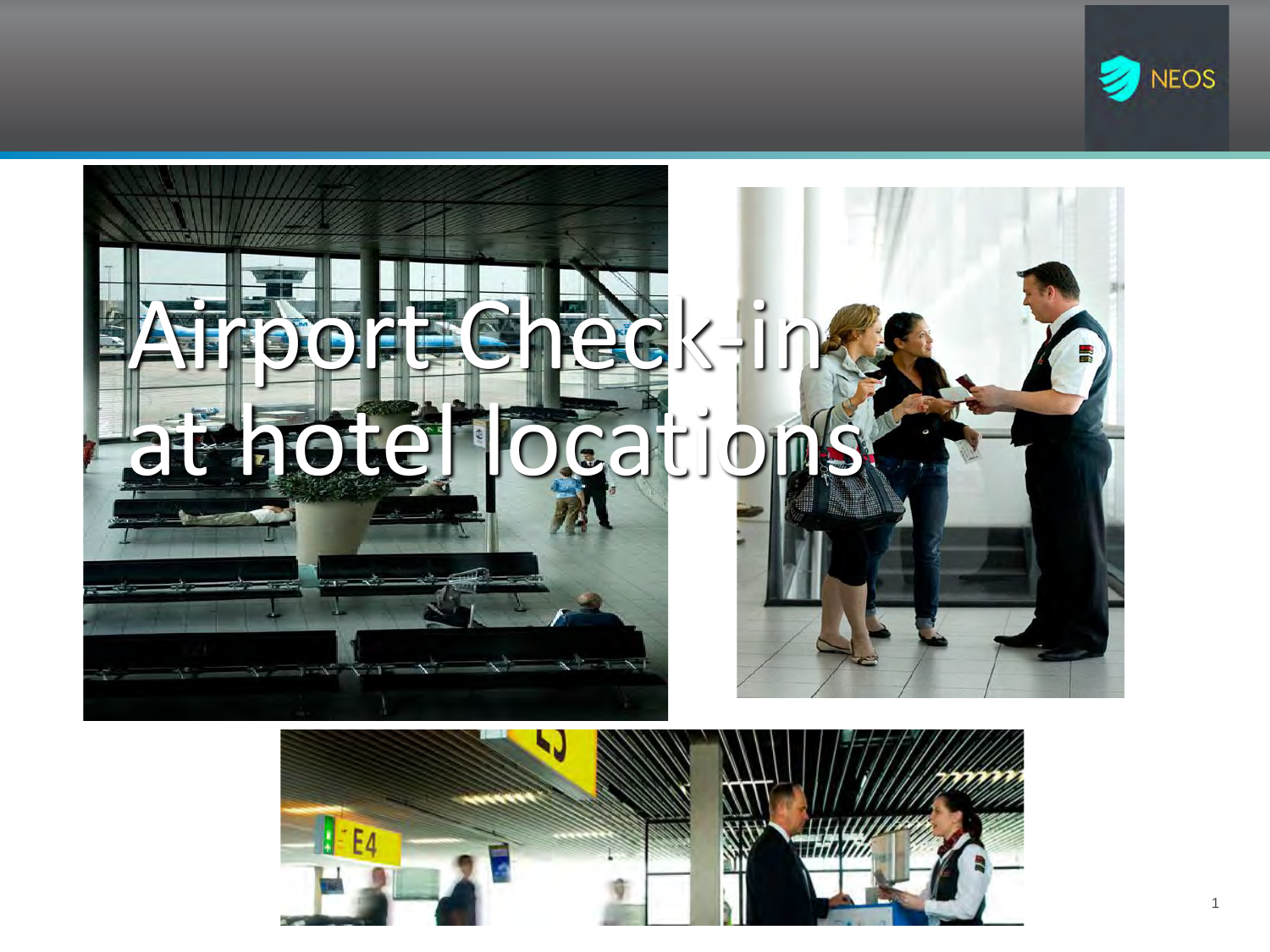

### **Step by step -Getting started**

➢ **A check in desk is been set up at each hotel.**

➢ **A preparation has been done from previous day where all passengers of the Hotel check in have been preseated .**

➢ **Boarding cards and luggage tags are already been prepared in accordance to the PSA(Passengers Seat Allocation) reports.**

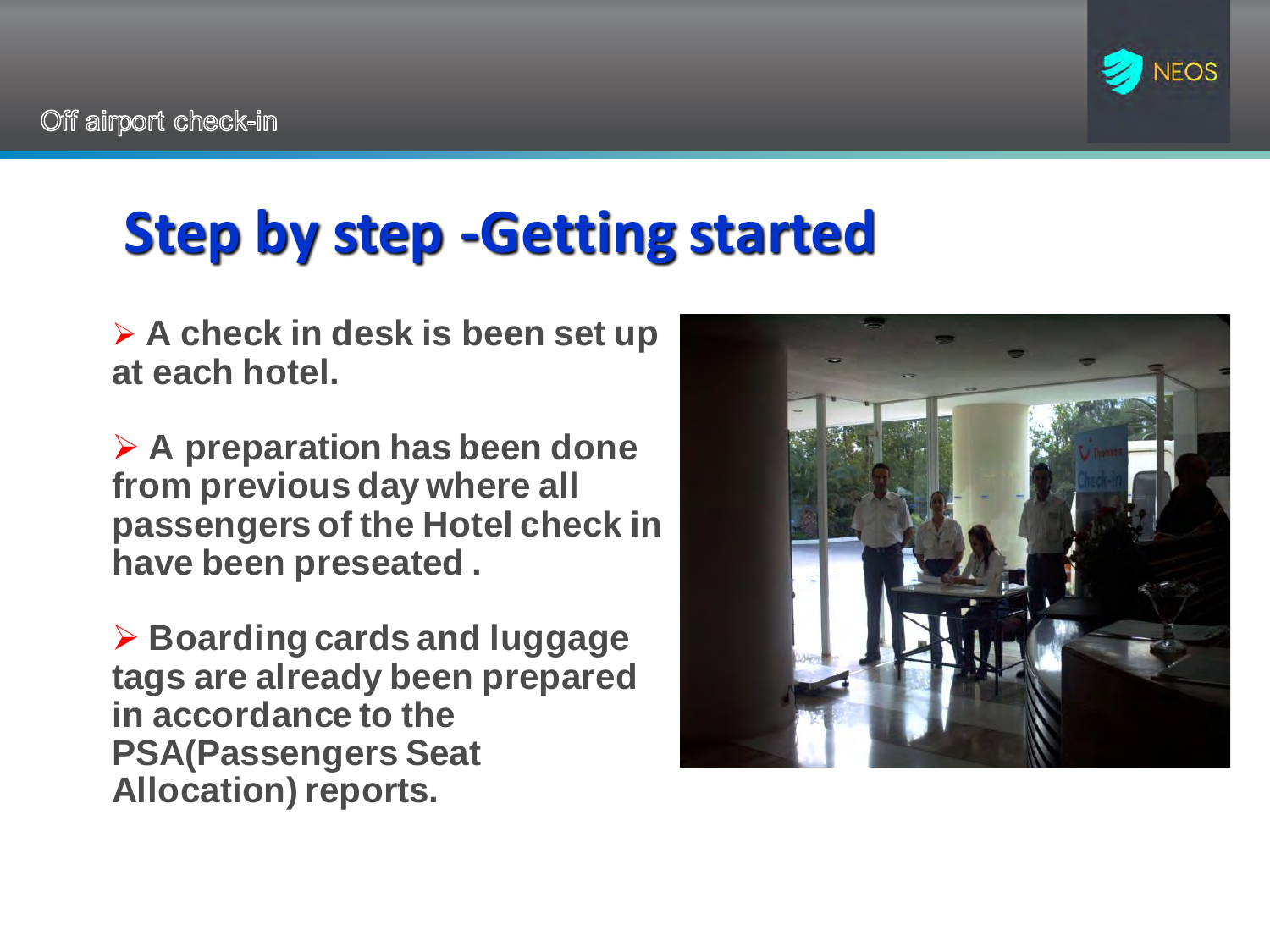

#### **Accepting the first passengers**

➢ **Passengers would be notified of their time of check in .This process would normally take 20- 30minutes for each hotel.**

➢ **Approximately 30-50 passengers can be checked in from each hotel.**

➢ **Their tickets are been checked and they are given their boarding cards and seat numbers there and then.**

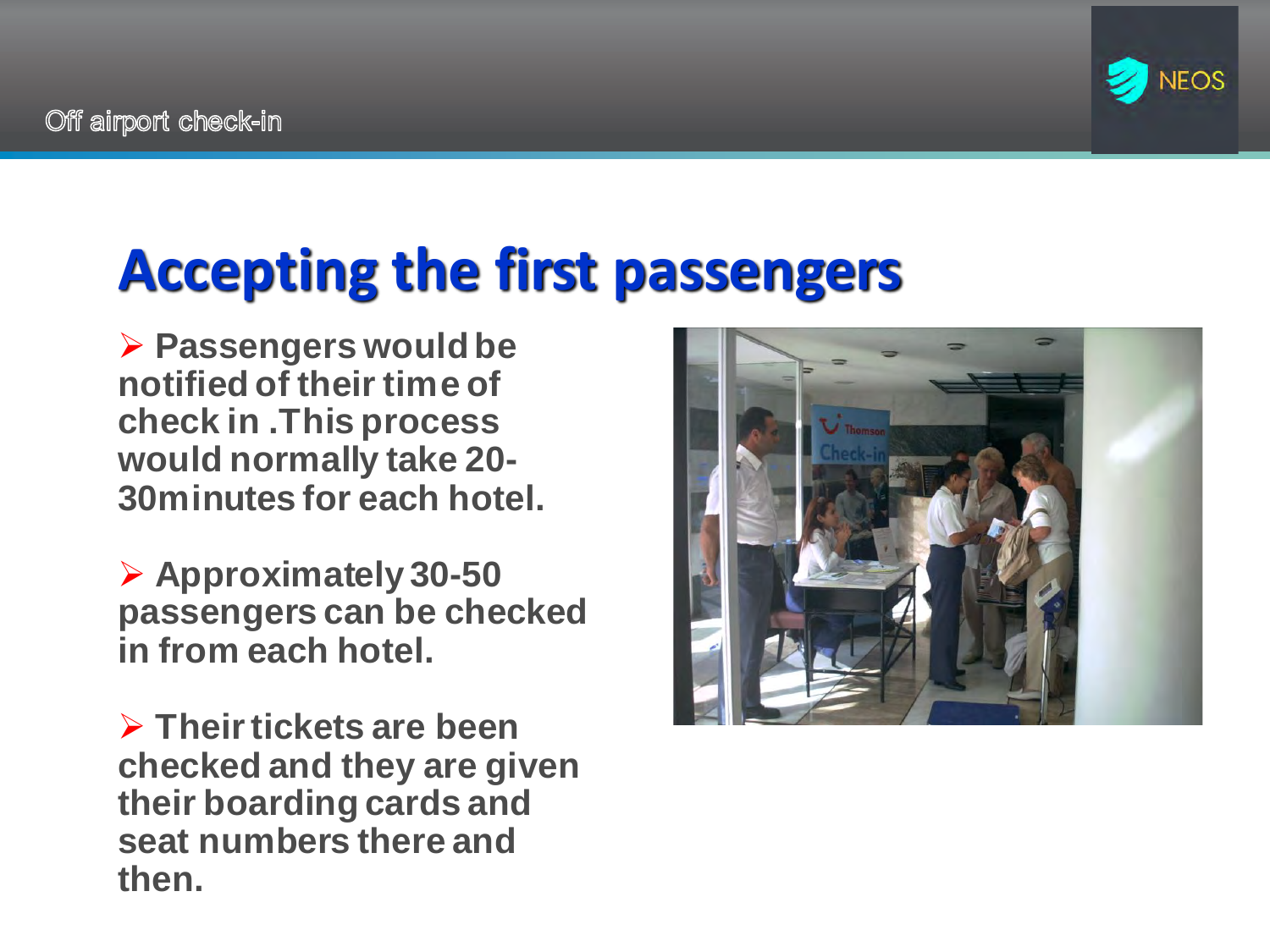

## **Handle with care**

➢ **Their baggage are been tagged and then sealed with special security seals.**

➢ **This procedure ensures that from that moment onwards there will be no unnoticed interference with the contents of the suitcase.**

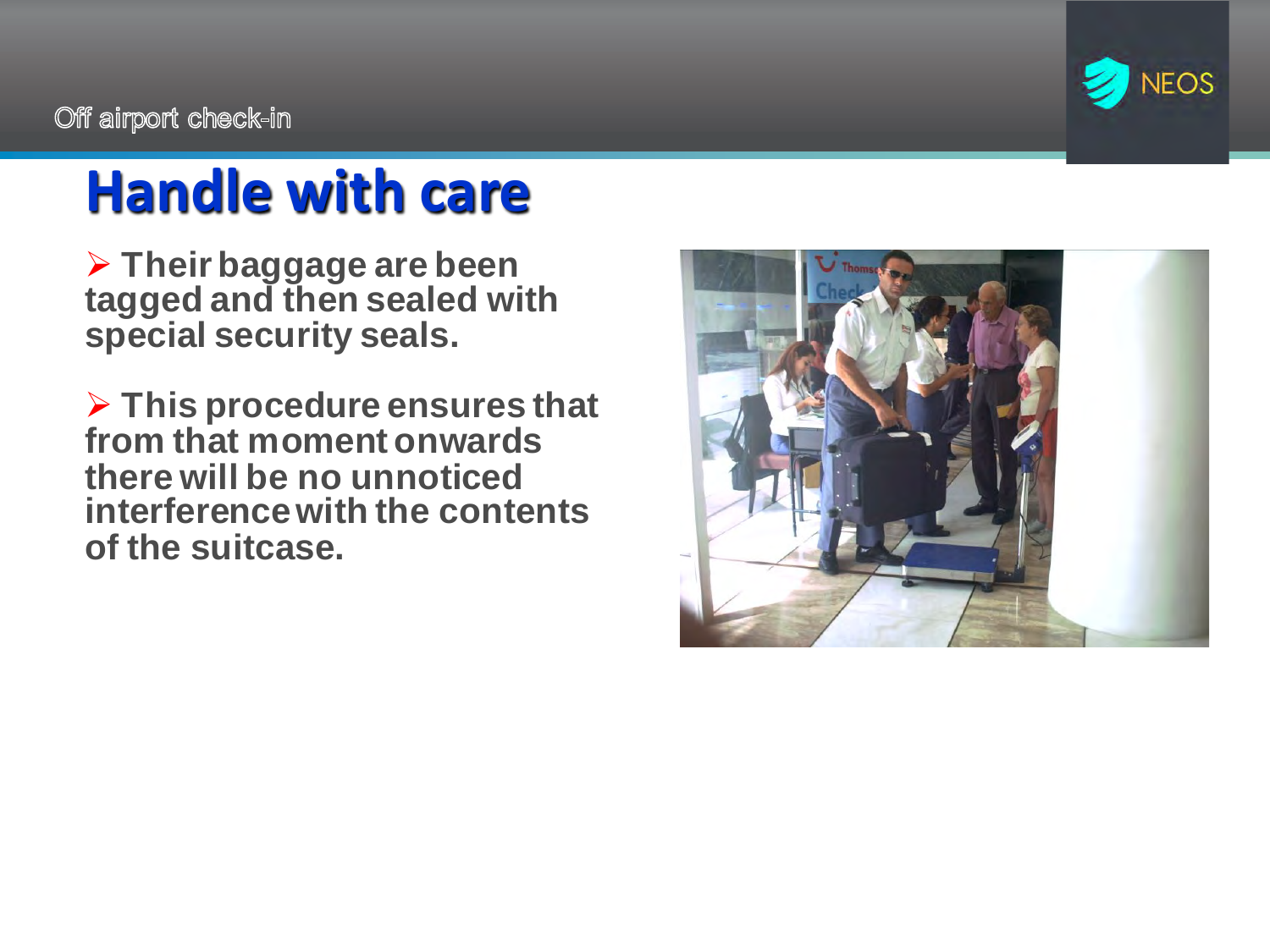#### **Unstressed passengers and staff**

➢ **Once baggage have been received by the security company they are then loaded onto special hard top trucks under strict supervision.**

➢ **These trucks are also sealed according to HCAA procedure with a numbered sealed before departure.**

➢ **Seals are cut only at the next hotel or at the airport and a record protocol is been kept of the time and place that the seal has been locked and cut.**

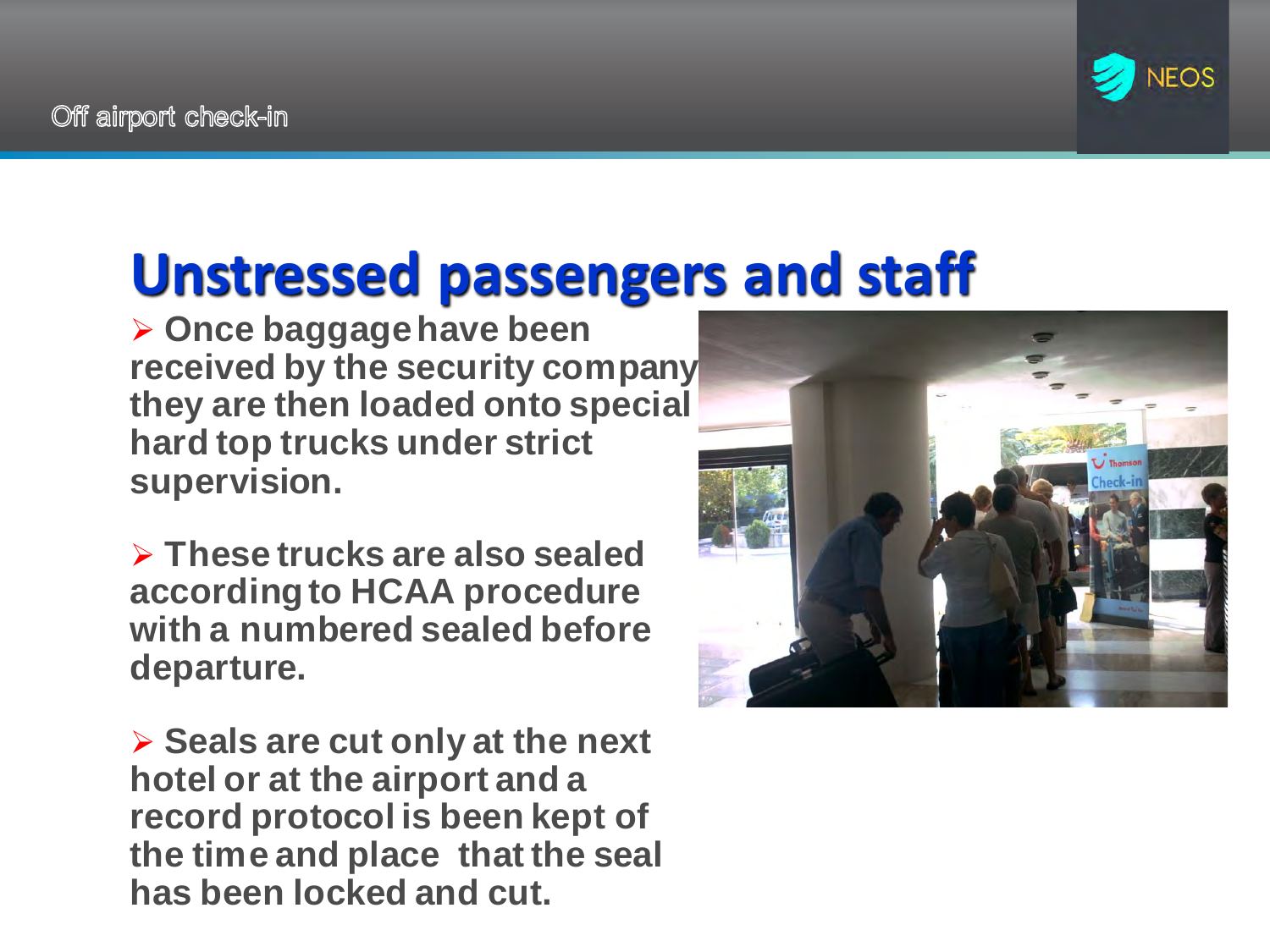

#### **Baggage arrival at the Airport**

➢ **Upon arrival at the airport trucks are unsealed .**

➢ **Bags are been off loaded from trucks.**

➢ **Baggage seals are checked that they have not been broken during the transfer.**

➢**Off airport baggages undergo the same security and operational procedures as any other baggage that is handled to the airport by the customer.**

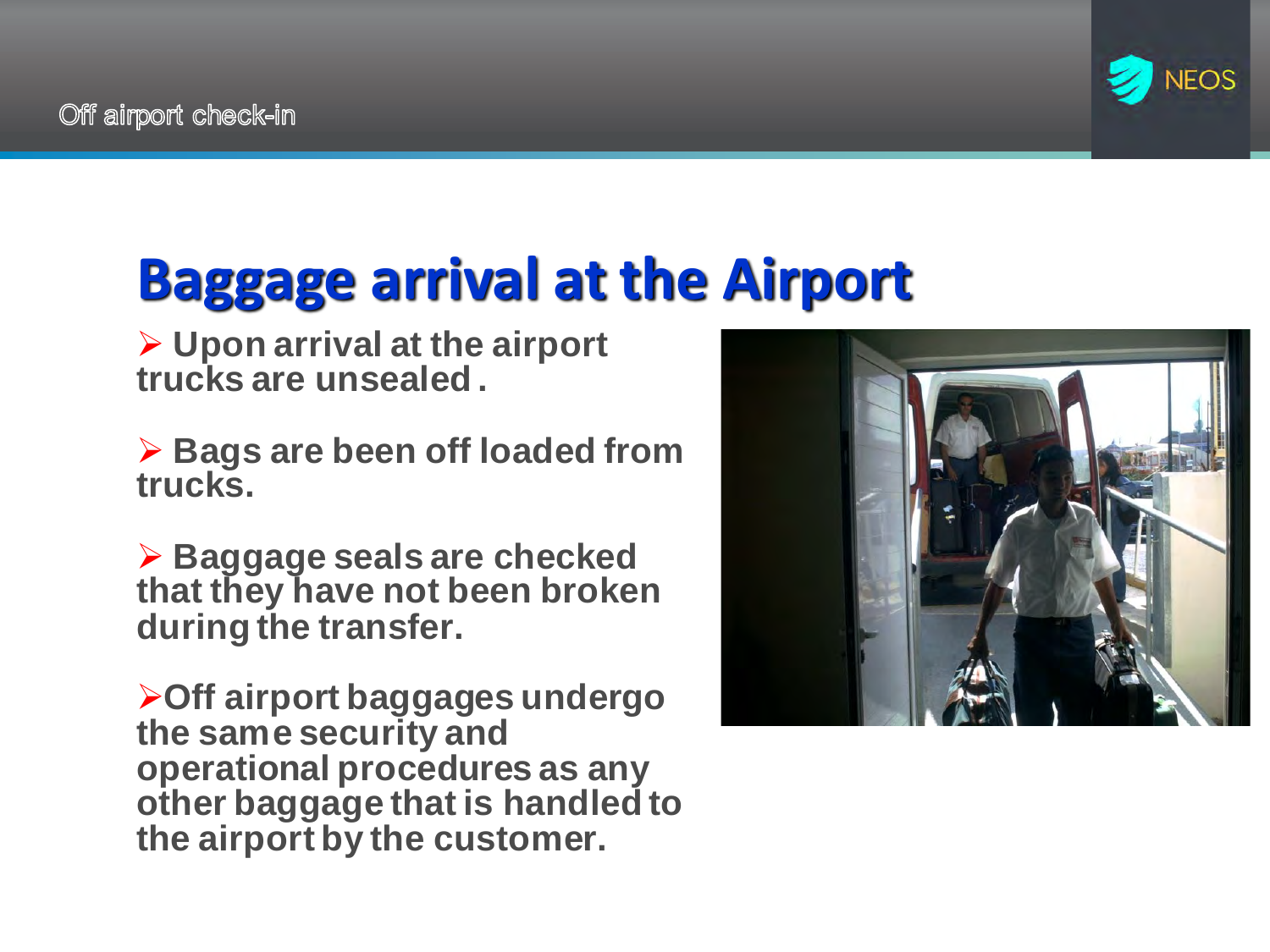

#### **On holiday until the last minute**

**As a result we have a totally friendly and safe service beneficial to all concerned and most of all the passengers involved.**

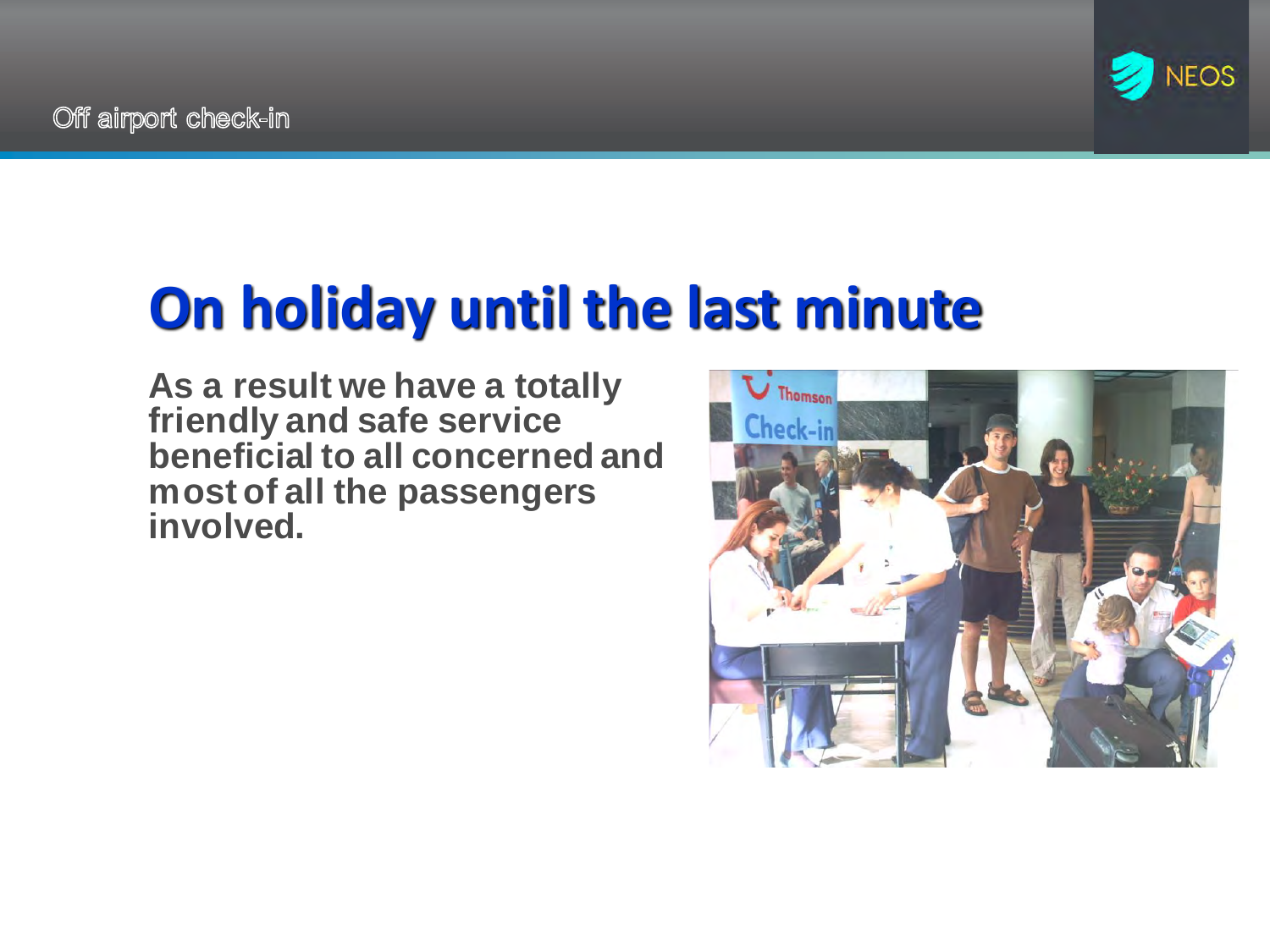

# Does it make a difference

#### **Benefits:**

➢**More time to relax for the passenger at the hotel**

➢**A luggage-free journey to the airport (passengers are relieved of heavy luggage)**

➢**Boarding cards are received well in advance** 

➢**Simply walk straight through to departure gate.**

➢**Hotels facilities at passenger disposal up until the last minute**

➢**Arrival at airport the last minute**

➢**No sitting in congested rows**